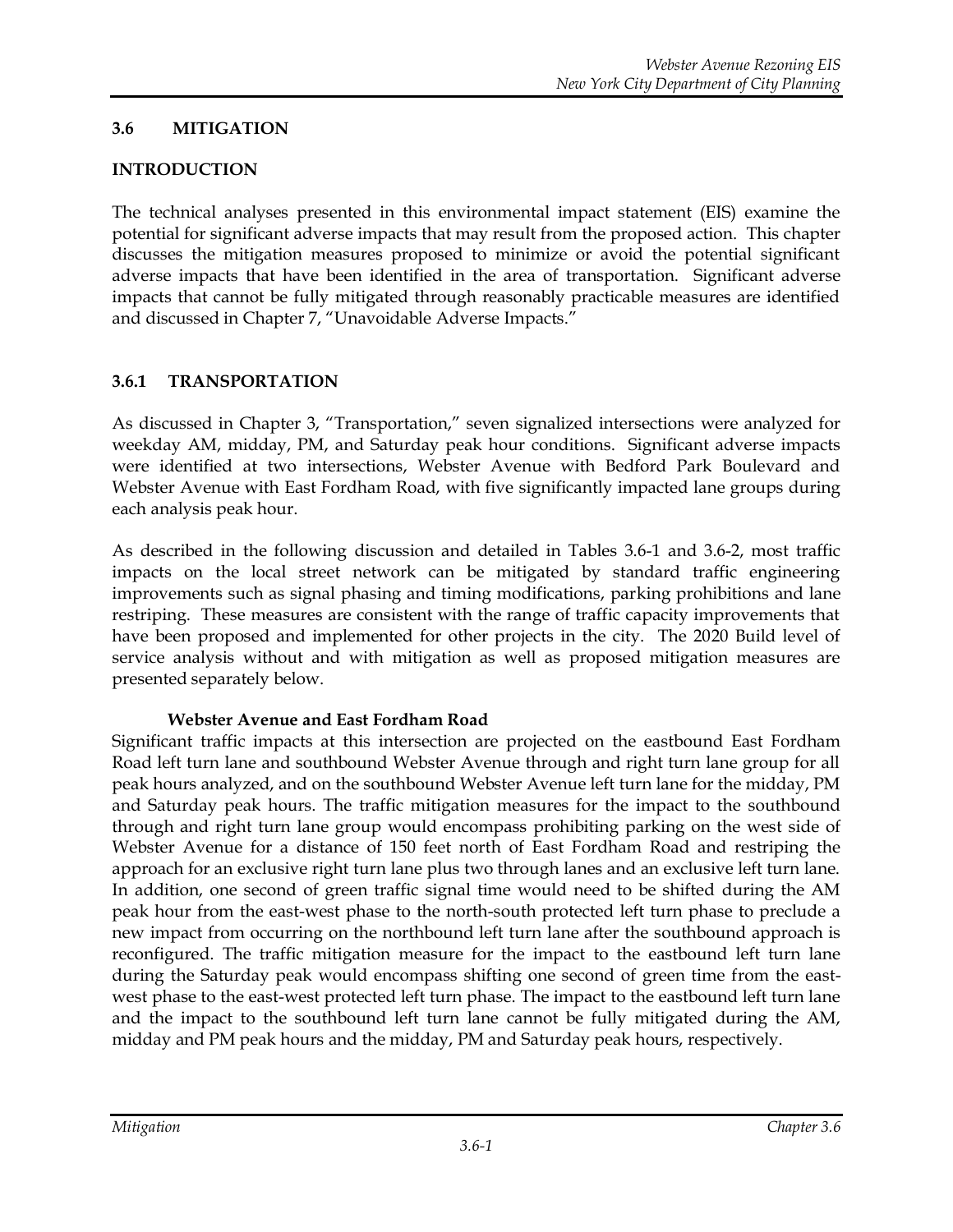### **Webster Avenue and Bedford Park Boulevard**

Significant traffic impacts at this intersection are projected on the eastbound Bedford Park Boulevard approach for all peak hours analyzed; on the westbound approach for the AM, midday and PM peak hours; on the westbound de facto left turn during the Saturday peak hour; and, on the southbound left turn lane during the AM peak hour. The traffic mitigation measures for the impact to the eastbound approach would encompass prohibiting parking on south side of Bedford Park Boulevard for a distance of 150 feet west of Webster Avenue and restriping the approach for an exclusive right turn lane, through lane and through and left turn lane. The traffic mitigation measures for the westbound approach would encompass similarly restriping the approach for an exclusive right turn lane, through lane and through and left turn lane. In addition, to mitigate the impact on the southbound left turn lane during the AM peak hour, one second of green time would be shifted from the east-west phase to the north-south phase; and, to mitigate the impact to the westbound de facto left turn lane during the Saturday peak hour, two seconds of green time would be shifted from the north-south phase to the eastwest phase.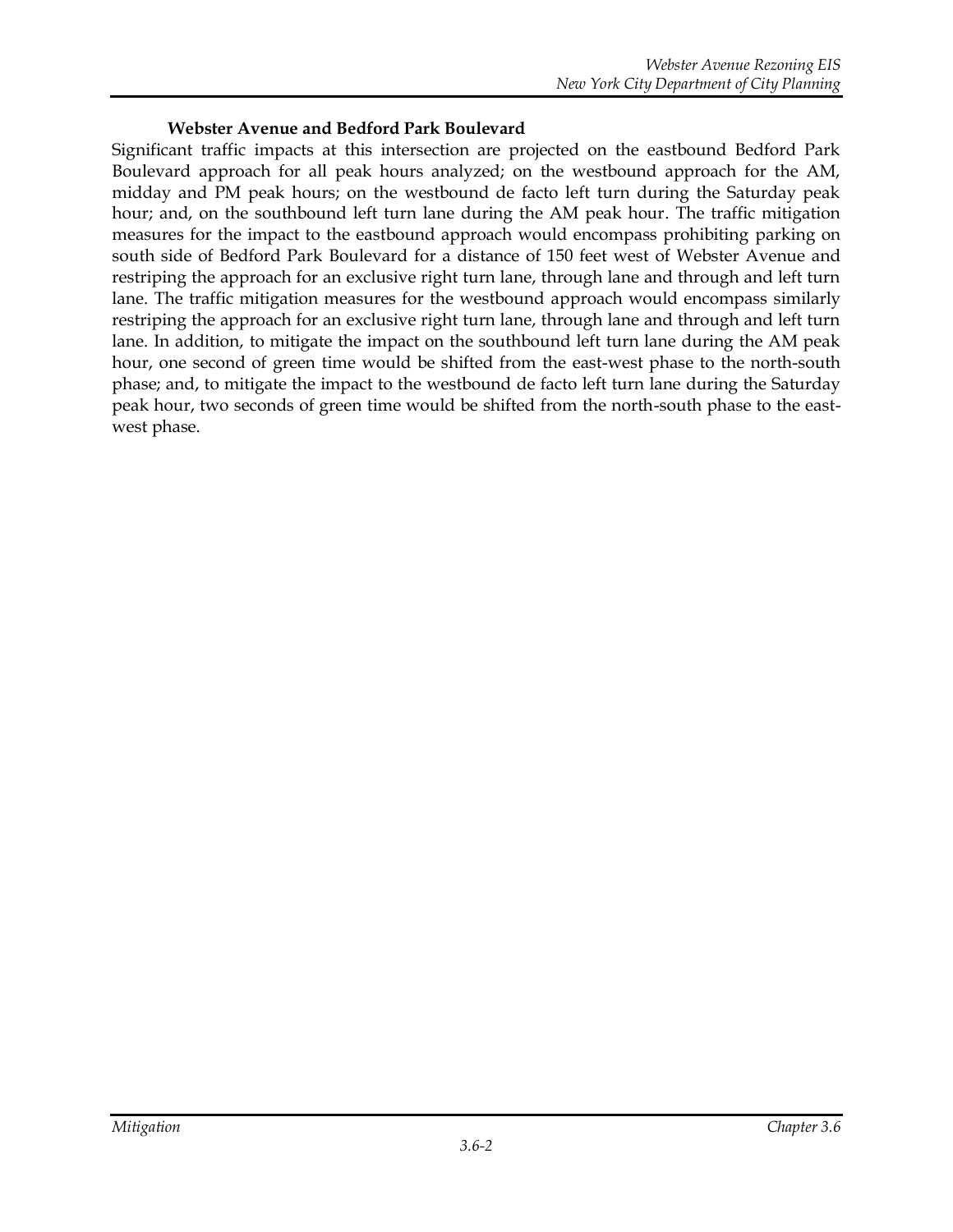| Intersection                                      | <b>AM Peak Hour</b>                                                                                                                                                                                                                                                                                                                                                                                                                                                                                                                                                                               | <b>MD Peak Hour</b>                                                                                                                                                                                                                                                                          | <b>PM Peak Hour</b>                                                                                                                                                                                                                                                                         | <b>SAT Peak Hour</b>                                                                                                                                                                                                                                                                                             |  |  |  |  |  |  |
|---------------------------------------------------|---------------------------------------------------------------------------------------------------------------------------------------------------------------------------------------------------------------------------------------------------------------------------------------------------------------------------------------------------------------------------------------------------------------------------------------------------------------------------------------------------------------------------------------------------------------------------------------------------|----------------------------------------------------------------------------------------------------------------------------------------------------------------------------------------------------------------------------------------------------------------------------------------------|---------------------------------------------------------------------------------------------------------------------------------------------------------------------------------------------------------------------------------------------------------------------------------------------|------------------------------------------------------------------------------------------------------------------------------------------------------------------------------------------------------------------------------------------------------------------------------------------------------------------|--|--|--|--|--|--|
|                                                   | Impact on eastbound left<br>turn lane cannot be fully<br>mitigated                                                                                                                                                                                                                                                                                                                                                                                                                                                                                                                                | Impact on eastbound left<br>turn lane cannot be fully<br>mitigated                                                                                                                                                                                                                           | Impact on eastbound left<br>turn lane cannot be fully<br>mitigated                                                                                                                                                                                                                          | Shift one second of green<br>time from the E-W phase to<br>the E-W left turn phase:<br>Phase<br>$rac{G}{9}$<br>$rac{A}{3}$<br>$rac{R}{2}$<br>EBL/WBL<br>$\overline{2}$<br>$\mathfrak{Z}$<br>EB/WB<br>57<br>3<br>$\overline{2}$<br>NBL/SBL<br>9<br>3<br>25<br>$\mathfrak{D}$<br>NB/SB<br>Cycle length $= 120$ sec |  |  |  |  |  |  |
|                                                   | No mitigation required                                                                                                                                                                                                                                                                                                                                                                                                                                                                                                                                                                            | Impact on southbound<br>left turn lane cannot be<br>fully mitigated                                                                                                                                                                                                                          | Impact on southbound left<br>turn lane cannot be fully<br>mitigated                                                                                                                                                                                                                         | Impact on southbound left<br>turn lane cannot be fully<br>mitigated                                                                                                                                                                                                                                              |  |  |  |  |  |  |
| Webster Avenue (N-S) @<br>East Fordham Road (E-W) | 1. To mitigate impact on<br>southbound through and<br>right turn lane group<br>prohibit parking on the<br>west side of Webster<br>Avenue to 150 feet north<br>of East Fordham Road.<br>Restripe approach for<br>four lanes (left, 2-<br>through, right, all 10.5<br>feet wide). (6 spaces)<br>2. Shift one second of green<br>time from the E-W phase<br>to the N-S left turn phase:<br>$rac{G}{8}$<br>$\frac{A}{3}$<br>Phase<br>$\frac{R}{2}$ $2$ $2$<br>EBL/WBL<br>58<br>EB/WB<br>$\overline{3}$<br>NBL/SBL<br>9<br>$\overline{3}$<br>$\overline{2}$<br>25<br>NB/SB<br>Cycle length $= 120$ sec | To mitigate impact on<br>southbound through and<br>right turn lane group<br>prohibit parking on the<br>west side of Webster<br>Avenue for 150 feet north<br>of East Fordham Road.<br>Restripe approach for<br>four lanes (left, 2-<br>through, one right, all<br>10.5 feet wide). (6 spaces) | To mitigate impact on<br>southbound through and<br>right turn lane group<br>prohibit parking on the<br>west side of Webster<br>Avenue for 150 feet north<br>of East Fordham Road.<br>Restripe approach for four<br>lanes (left, 2-through, one<br>right, all 10.5 feet wide). (6<br>spaces) | To mitigate impact on<br>southbound through and<br>right turn lane group<br>prohibit parking on the<br>west side of Webster<br>Avenue for 150 feet north<br>of East Fordham Road.<br>Restripe approach for four<br>lanes (left, 2-through, one<br>right, all 10.5 feet wide). (6<br>spaces)                      |  |  |  |  |  |  |

# **Table 3.6-1: Recommended Mitigation Measures**

**Source: Parsons Brinckerhoff, 2010**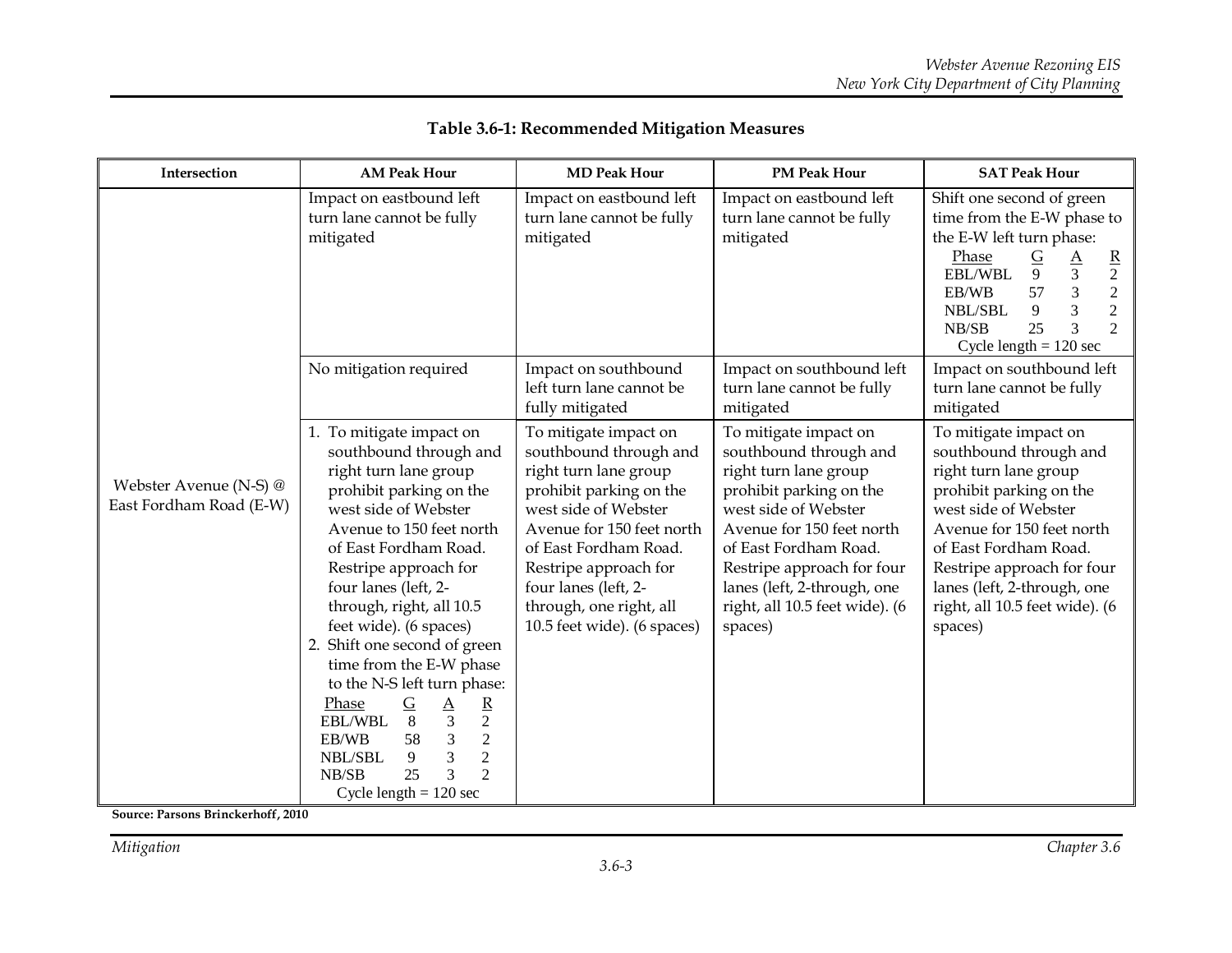| Intersection                                           | <b>AM Peak Hour</b>                                                                                                                                                                                                                                                              | <b>MD Peak Hour</b>                                                                                                                                                                                                                                                      | <b>PM Peak Hour</b>                                                                                                                                                                                                                                                      | <b>SAT Peak Hour</b>                                                                                                                                                                                                                                                           |  |  |  |  |  |
|--------------------------------------------------------|----------------------------------------------------------------------------------------------------------------------------------------------------------------------------------------------------------------------------------------------------------------------------------|--------------------------------------------------------------------------------------------------------------------------------------------------------------------------------------------------------------------------------------------------------------------------|--------------------------------------------------------------------------------------------------------------------------------------------------------------------------------------------------------------------------------------------------------------------------|--------------------------------------------------------------------------------------------------------------------------------------------------------------------------------------------------------------------------------------------------------------------------------|--|--|--|--|--|
|                                                        | To mitigate impact on<br>eastbound approach,<br>prohibit parking on the<br>south side of Bedford<br>Park Boulevard for 150<br>feet north of Webster<br>Avenue. Restripe<br>approach for three lanes<br>(left+through, through,<br>right, all 10.0 feet wide).<br>$(6$ spaces $)$ | To mitigate impact on<br>eastbound approach,<br>prohibit parking on the<br>south side of Bedford Park<br>Boulevard for 150 feet<br>north of Webster Avenue.<br>Restripe approach for<br>three lanes (left+through,<br>through, right, all 10.0 feet<br>wide). (6 spaces) | To mitigate impact on<br>eastbound approach,<br>prohibit parking on the<br>south side of Bedford Park<br>Boulevard for 150 feet<br>north of Webster Avenue.<br>Restripe approach for<br>three lanes (left+through,<br>through, right, all 10.0 feet<br>wide). (6 spaces) | To mitigate impact on<br>eastbound approach,<br>prohibit parking on the<br>south side of Bedford Park<br>Boulevard for 150 feet<br>north of Webster Avenue.<br>Restripe approach for<br>three lanes (left+through,<br>through, right, all 10.0 feet<br>wide). (6 spaces)       |  |  |  |  |  |
| Webster Avenue (N-S) @<br>Bedford Park Boulevard (E-W) | To mitigate impact on<br>westbound approach,<br>restripe approach for<br>three lanes (left+through,<br>through, right, all 10.0<br>feet wide)                                                                                                                                    | To mitigate impact on<br>westbound approach,<br>restripe approach for three<br>lanes (left+through,<br>through, right, all 10.0 feet<br>wide)                                                                                                                            | To mitigate impact on<br>westbound approach,<br>restripe approach for three<br>lanes (left+through,<br>through, right, all 10.0 feet<br>wide)                                                                                                                            | None required. Mitigation<br>measures for AM, midday<br>and PM peak hour<br>assumed to be in effect.                                                                                                                                                                           |  |  |  |  |  |
|                                                        | No mitigation required                                                                                                                                                                                                                                                           | No mitigation required                                                                                                                                                                                                                                                   | No mitigation required                                                                                                                                                                                                                                                   | To mitigate impact on<br>westbound de facto left<br>turn lane shift two<br>seconds of green time<br>from N-S phase to E-W<br>phase:<br>Phase<br>$rac{G}{34}$<br>$rac{R}{2}$<br>2<br>$rac{A}{3}$<br>EB/WB<br>$\overline{\mathcal{E}}$<br>46<br>NB/SB<br>Cycle length $= 90$ sec |  |  |  |  |  |

# **Table 3.6-1: Recommended Mitigation Measures (Con't)**

**Source: Parsons Brinckerhoff, 2010**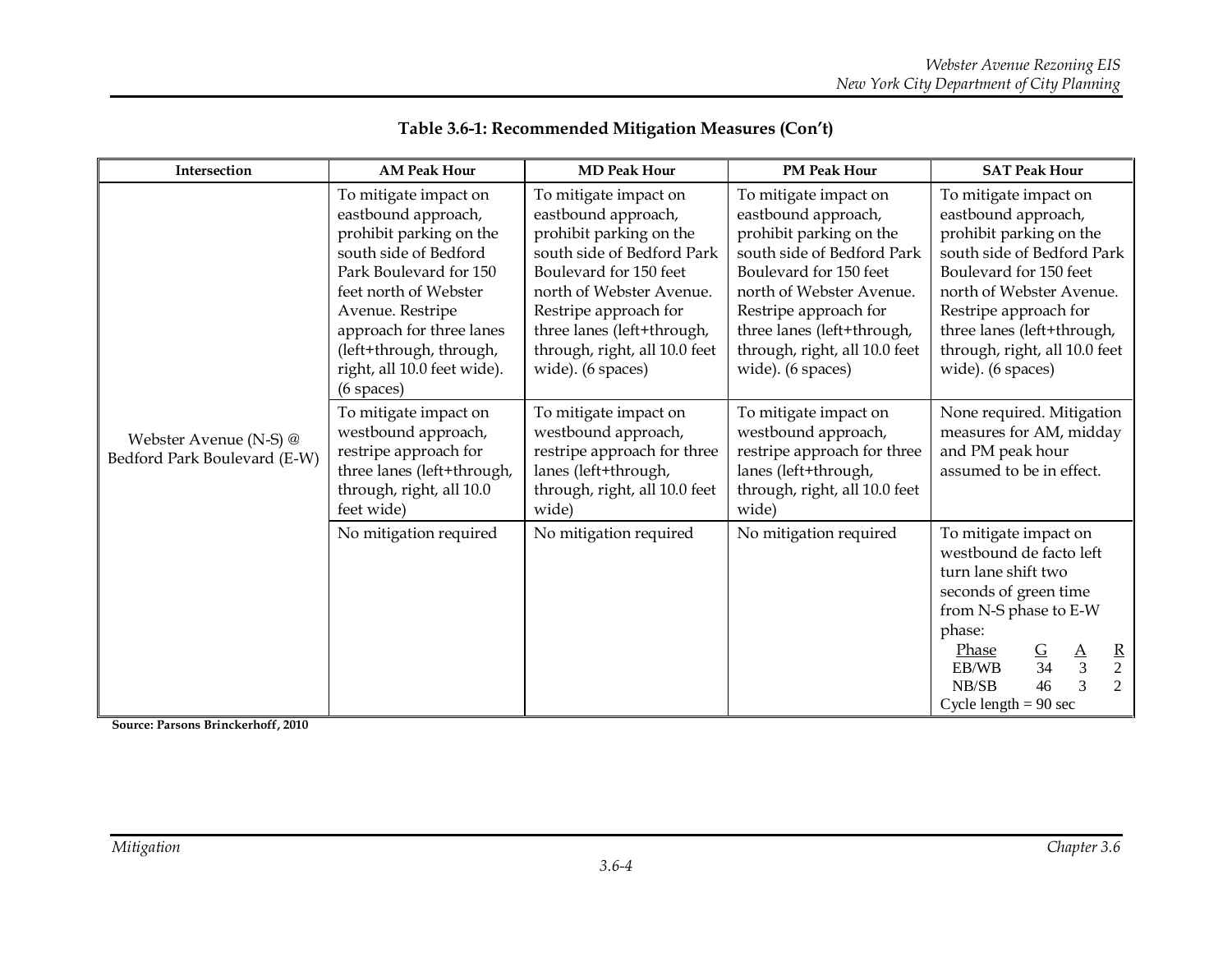| Intersection                                           |                                                                                                                                                                                       | <b>AM Peak Hour</b>                             |                                                  | <b>MD Peak Hour</b>    | <b>PM Peak Hour</b>    | <b>SAT Peak Hour</b>   |  |  |  |  |  |
|--------------------------------------------------------|---------------------------------------------------------------------------------------------------------------------------------------------------------------------------------------|-------------------------------------------------|--------------------------------------------------|------------------------|------------------------|------------------------|--|--|--|--|--|
| Webster Avenue (N-S) @<br>Bedford Park Boulevard (E-W) | To mitigate impact on<br>southbound left turn lane<br>shift one second of green<br>time from E-W phase to<br>N-S phase:<br><u>Phase</u><br>EB/WB<br>NB/SB<br>Cycle length $= 120$ sec | $\mathsf{G}$<br>$\Delta$<br>51<br>-3<br>59<br>3 | $\mathbf{R}$<br>$\overline{2}$<br>$\overline{2}$ | No mitigation required | No mitigation required | No mitigation required |  |  |  |  |  |

**Source: Parsons Brinckerhoff, 2010**